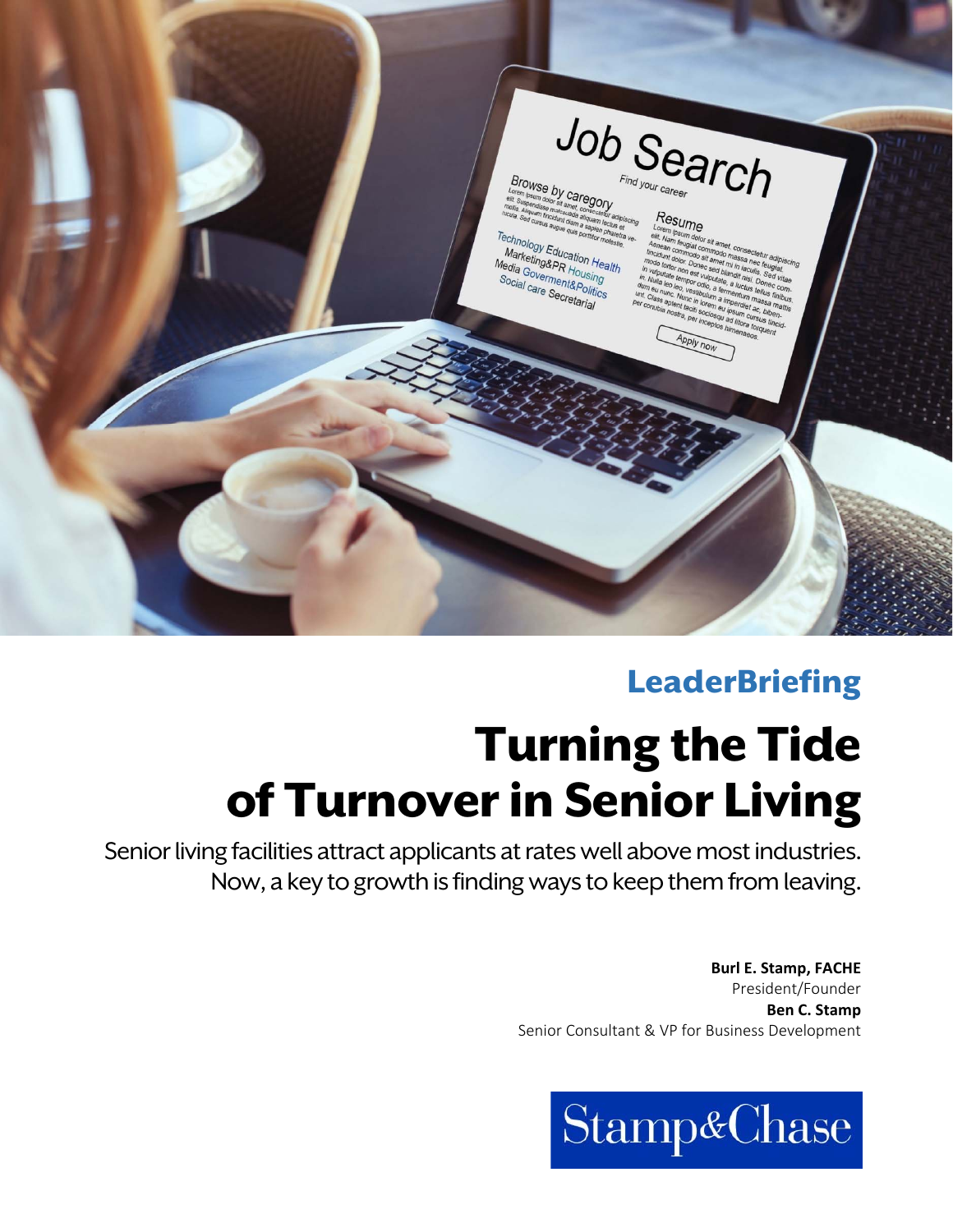ising numbers of retiring baby boomers. Families clamoring for better care solutions for their aging parents. Pressure to move more care from the expensive inpatient acute care setting, especially near the end of life. R

The demographic and market conditions senior living has enjoyed over the past decade – and will continue to enjoy for years to come – seem almost too good to be true when compared to other industries. These positive fundamentals have attracted significant – and increasing – investments in the senior living space. To capitalize on the surge of aging baby boomers, senior housing developers and operator continue to build state‐of‐the‐art communities, recruit talented executive teams and develop comprehensive marketing and sales plans.

But despite these sunny underlying market indicators and the seemingly infinite amount of capital resources pouring into the senior housing industry, clouds have been building that threaten continued organic growth, profitability and the quality of care offered by senior living providers. At the heart of this major industry challenge is a seemingly simple but daunting question:

## *Who will take care of the increasing number of residents who are attracted to the state‐of‐the‐art facilities being constructed in senior living?*

This **LeaderBriefing** from Stamp & Chase focuses on specific, evidence‐based strategies to stem the tide of staff turnover and low employee engagement. While smart, aggressive employee recruitment plans will continue to be essential, focusing on hiring alone is akin to repairing the dike upstream while a growing crack in the most critical aspects of operations widens.

## Clouds on the Horizon: How low staff engagement threatens senior living's growth and profitability

While there are certainly positive labor trends related to the senior housing industry, there are major issues currently looming that are threatening the success of the nation's leading operators. The senior housing industry has been successful at getting younger, entry‐level employees in the door, but the turnover rate of these front‐line employees is unsustainably high, far exceeding that of comparable industries vying for the same talent pool. And while the industry has had a positive effect on job growth for the overall economy, labor demand is growing at an unsustainable rate given current market conditions with unemployment at a 50‐year low.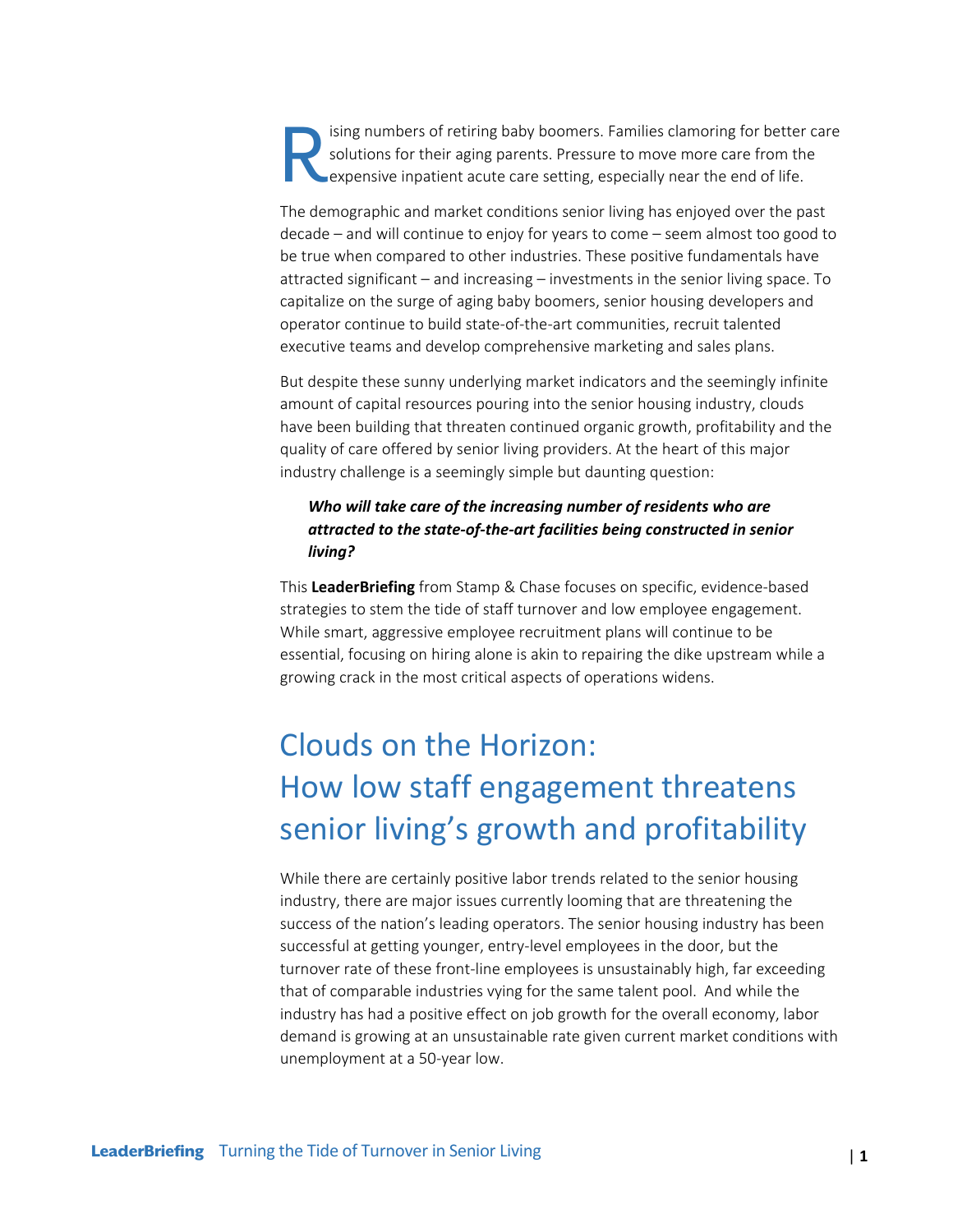Argentum, the nation's leading senior living association, projected in a 2018 white paper, *Building an Engaged Senior Living Workforce*, that 1.2 million new workers will need to enter the senior living workforce by 2025 to keep up with demand.<sup>i</sup> That figure is especially daunting given that of the more than 400 senior living executives surveyed by Great Place to Work Institute last year, 90% reported a shortage of direct care workers, licensed nurses and other critical staff across their communities today.<sup>ii</sup>

Better recruitment is only one piece of the workforce development puzzle. In a November 2019 article published by Senior Housing News, *Why Senior Living Fares Worse Than Other Service*  Industries on Worker Turnover, iii author Chuck Sudo points out that the senior living industry already excels in recruitment compared to other industries competing for the same employees. Data collected for the 2019 "Best Workplaces in Aging



Services" ranking<sup>iv</sup> by Activated Insights, the senior care division of Great Place to Work, show the average number of applications received for a senior housing job opening was 30, which was an average of 8 more than hotels, the next closest industry (hotels, 22; retail, 21; hospitals, 20; grocery, 14).

Conversely, the industry's employee retention rate is significantly worse than other industries. Activated Insights data show the voluntary turnover rate in senior housing communities was 29%, compared to just 10% for hospitals, 13% for the grocery industry and 18% for hotels and retail.

Research across industries consistently shows that an employee's decision to leave a job goes well beyond concerns about compensation and benefits. By comparing the one‐year turnover rate at 400 senior living communities against the Trust Index Score (a measure of employee engagement and culture developed by Great Place to Work), Argentum found a positive correlation between high employee engagement and lower turnover. In a separate study, Argentum also found that as employee engagement increased within a community, resident satisfaction increased at roughly the same rate.

In Sudo's Senior Housing News article, Activated Insights CEO Jacquelyn Kung argues that the retention issue is largely driven by managers not conveying the opportunities available within their company such as promotions, continuing education support, or the various career paths available. Another important contributor to turnover is the emotional intensity of working in senior living. Unlike most entry level jobs, senior living employees are interacting with the same "customers" every day and dealing with both the good and bad, which can be emotionally taxing for new employees if they do not feel adequately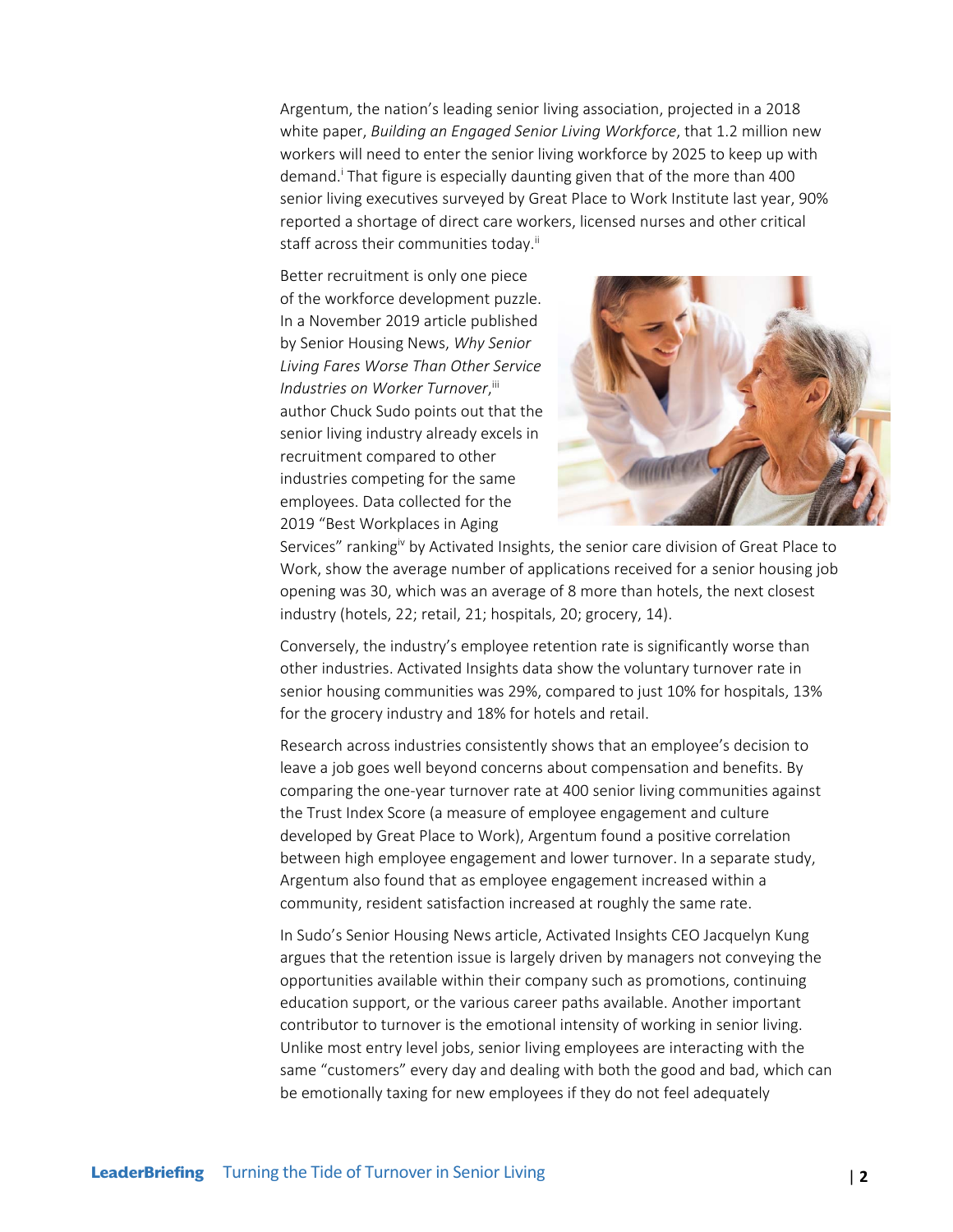supported. Whether it's an interview for a caregiver or line cook, employers need to take steps during the interview process to make candidates aware of the emotional challenges that can come with a career in senior living. Additionally, managers should act as a resource, particularly for new employees, to help provide guidance and support when tough situations arise.

## **The Financial Impact**

While it is difficult to quantify the precise impact employee retention and workforce shortages have on operating results, there is mounting evidence to indicate that the impact goes well beyond just higher recruitment cost. Working with senior living operators across the country, Argentum gathered and analyzed data on what the impact of higher turnover looks like from an operations perspective. Using these data, they created a hypothetical scenario, estimating a 10% improvement in retention would result in a 5.5% improvement in the bottom line through both lower costs and higher revenue. For a typical regional operator with 20 communities, 1,500 employees and \$80 million in annual revenue, that equates to \$4.4 million in annual savings and additional revenue.



Source: *Building an Engaged Senior Living Workforce.* Argentum. Alexandria, VA. September 2018.

There are two overarching takeaways from these and similar studies: 1) employee engagement is critical because it is tied to better care, lower turnover and increased resident satisfaction, and 2) staffing shortages negatively affect financial, operational and quality of care metrics.

With more than half of the baby boomer population already over age 65, senior housing operators must find a solution to the workforce conundrum facing the industry or risk limiting profitable growth due to higher costs and decreased resident satisfaction and quality of care.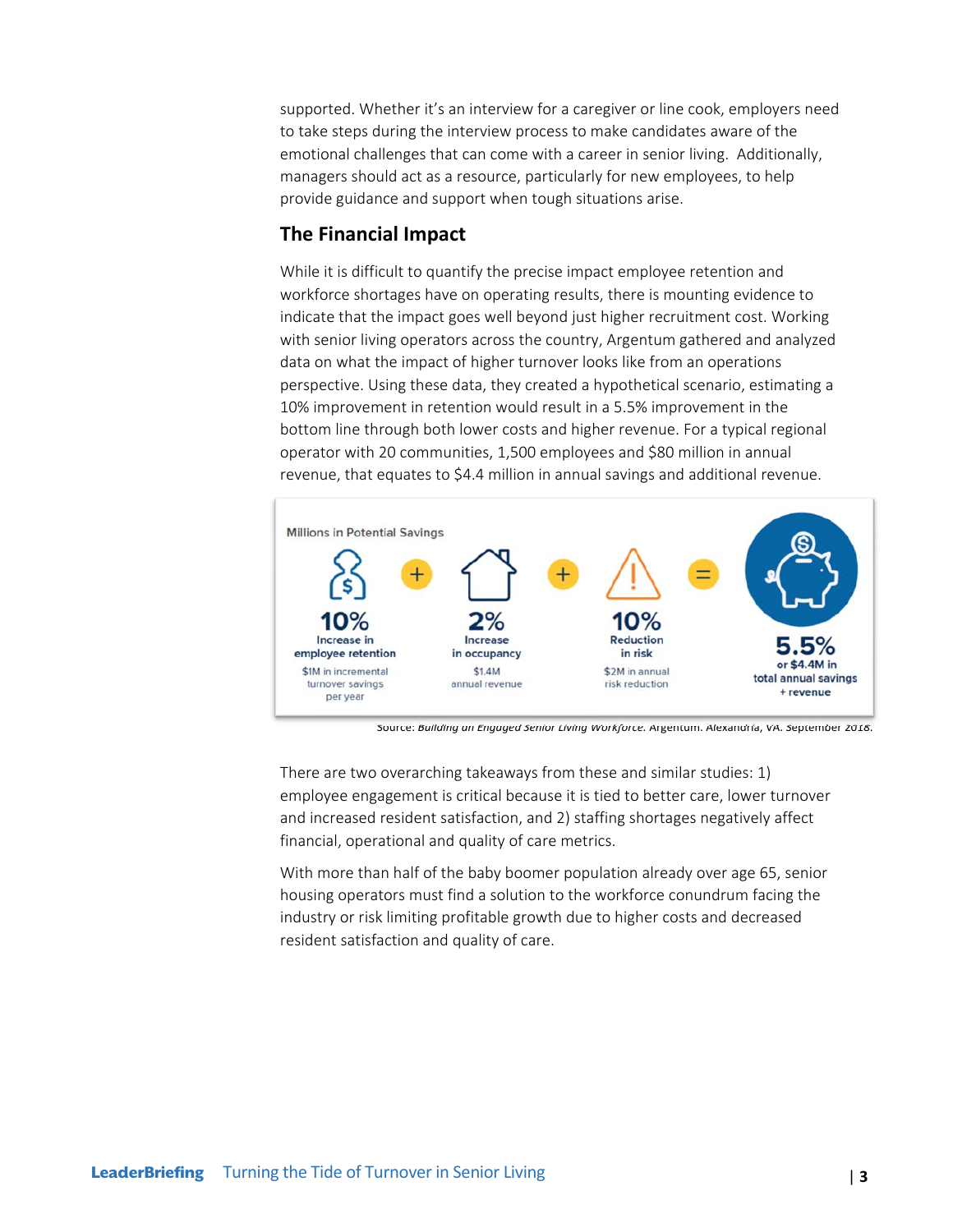## The Power in Connections

Multiple issues affect any employee's level of satisfaction in his/her job. But at the heart of true engagement is the extent to which a staff member feels a meaningful sense of **connection** to the organization and its customers. There are three connections that are especially powerful in senior living and long‐term care.

## **Connecting to Purpose**

Understanding and leveraging **purpose** in organizations has emerged as one of the most talked about issues – and opportunities – in companies today. In August 2019, 181 CEOs who are part of the prestigious Business Roundtable signed a new statement on the "Purpose of a Corporation." No longer is simply driving



shareholder value the top priority, they said. The statement recognized an organization's role in serving all stakeholders: customers, employees, suppliers, communities *and* shareholders.

Many health care professionals would argue that the industry has always understood purpose. After all, isn't serving our fellow human beings at some of the most vulnerable times in their lives the ultimate noble purpose? But recent research and insights into how

purpose can and should be leveraged in organizations, especially among frontline staff, gives us important things to think about.

"When Work Has Meaning" proclaimed the cover story of the July/August, 2018, issue of the Harvard Business Review. Like the profound statement from the Business Roundtable, this article turns long‐standing business principles and theories on their head. Authors Anjan Thakor, the John E. Simon Professor of Finance at the Olin Business School at Washington University in St. Louis, and Robert E. Quinn, professor emeritus at the University of Michigan's Ross School of Business and cofounder of the school's Center for Positive Organizations, found that the traditional "principle‐agent model" describing the economic relationship between a company and its employees precludes the notion of a fully engaged workforce.

"People who find meaning in their work don't hoard their energy and dedication," the authors emphasize. "They give them freely, defying conventional economic assumptions about self‐interest. They do more – and they do it better."V

One of the authors' most important and insightful messages is that the power of purpose doesn't just naturally happen and influence the work environment in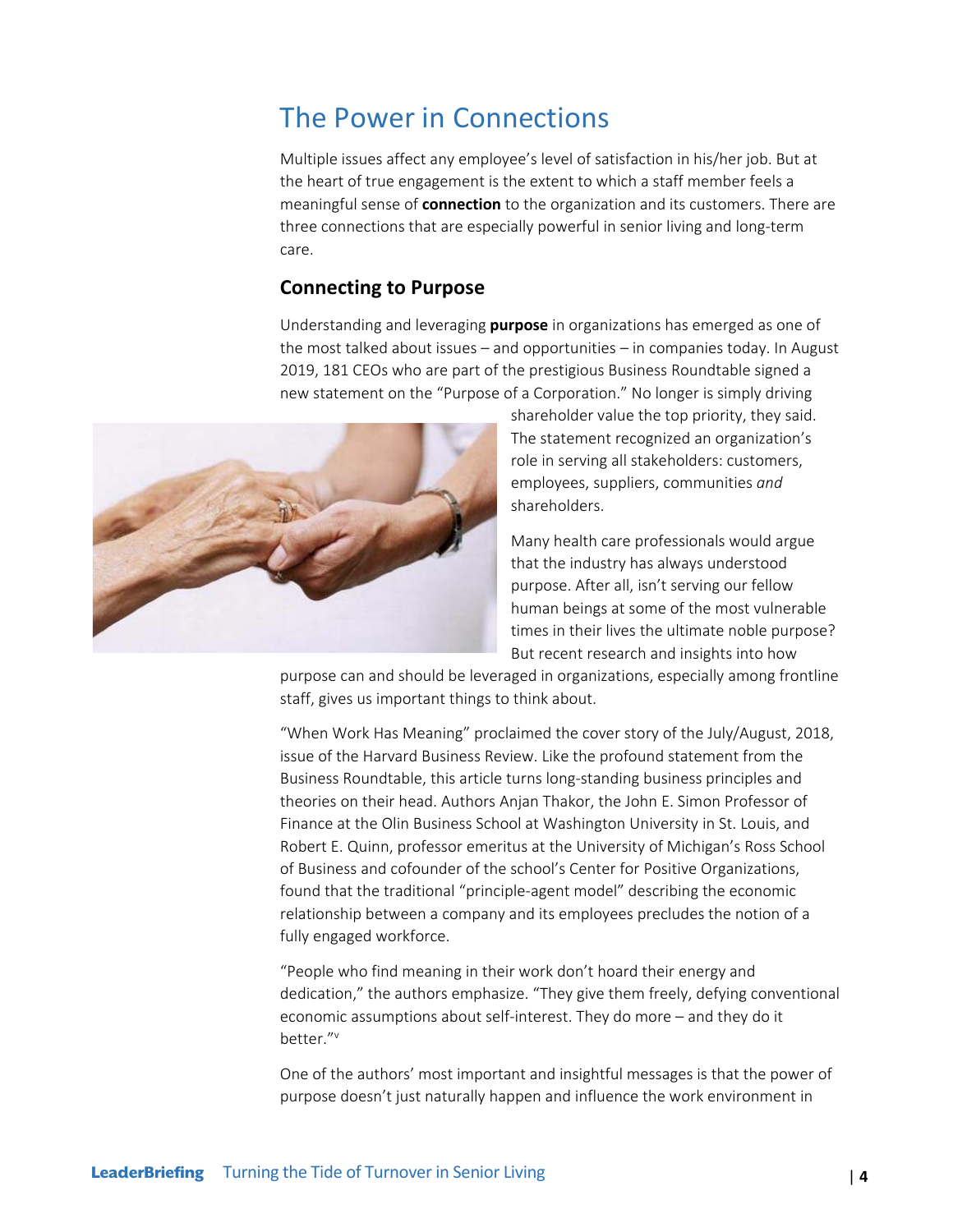organizations, even when that underlying purpose is as mighty as it is in health care. Leveraging purpose must be intentional, authentic and central to how work gets done in the organization.

### **Connecting to Family**

Leaders of some of the most successful, creative companies in the world, including Southwest Airlines, Chick‐Fil‐A and Costco, have referred to their organizations as a "family" when describing corporate culture and how they think about and support employees.

For senior living organizations, a supportive family culture may be even more powerful and appropriate. Is there another business where employees have the opportunity to become an extension of a customer's family more than in senior living and long‐term care? Even truer than in other health care organizations where patient care interactions are more sporadic and transactional, successful senior living facilities develop a strong, meaningful, long-term relationship with the residents they serve.

If one of a leader's most important jobs is modeling the behaviors and attitudes they expect their staff to exhibit toward customers, then supporting an employee team in senior living should take on some of the best aspects of "family," including caring about one another beyond the strictly defined tasks of the job.

Of course, family relationships bring both positive aspects as well as challenges. Senior living employers need to take steps during recruitment to make candidates aware of the nature of the emotional advantages as well as the stresses that are inherent in the work. Additionally, managers must be a consistent and trusted resource – especially for new hires – to help coach employees through difficult situations.

## **Connecting to Responsibility**

Perhaps one of the most powerful connections that can be created between human beings is a sense of responsibility and commitment. The same can be true of individuals and organizations. When employees feel valued and sincerely believe that their colleagues as well as the residents/customers being served are counting on them, they may think twice about leaving an organization. Of course, underlying this assumption is the employees' confidence that the work they are doing truly is making a difference in the lives of others – and that it is appreciated.

With these philosophic underpinnings that emphasize an employee's connection to the organization, leaders need a detailed, well‐structured roadmap for implementing practices that will consistently increase staff engagement, reduce turnover and improve performance.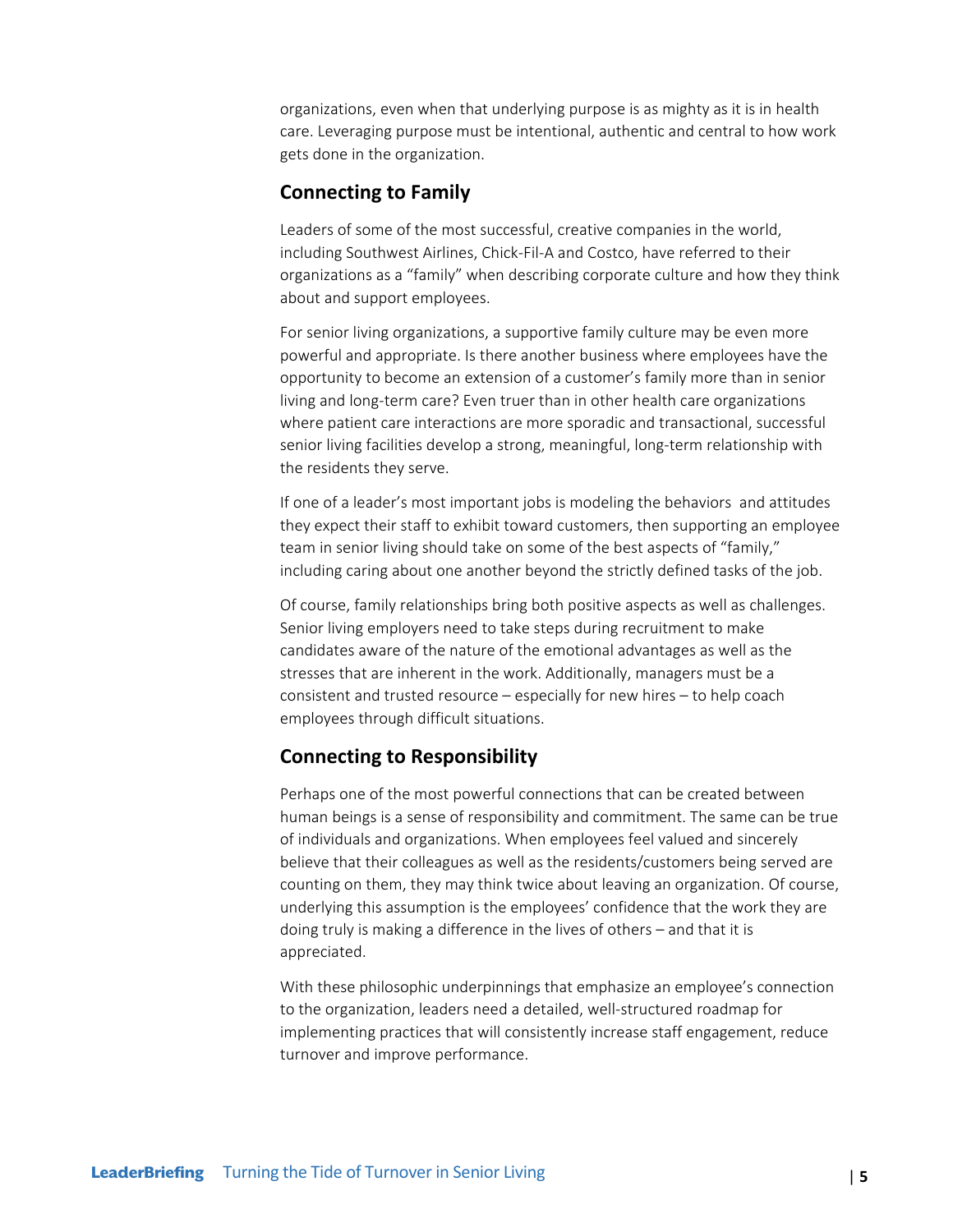## A Comprehensive Approach to Engaging Staff and Improving Performance

Although many issues can affect employee engagement, Gallup research shows that one overriding factor overshadows all others: *70 percent of the variance in employee engagement can be explained by the manager an employee reports to*. vi

This finding, which aligns with Stamp & Chase's qualitative experience working in the trenches of health care provider organizations for over 16 year, underlines the importance of middle management development focused on improving employee engagement and reducing turnover.

Stamp & Chase has developed a comprehensive model that enables managers to consistently improve engagement, assess employee performance and coach for improved results. Using the acronym T.E.A.M., which stands for **Teach**, **Empower**, **Align** and **Mentor**, this framework is grounded in evidence‐based approaches that improve overall employee engagement, retention and success.

Inherent in our model are four key characteristics that make feedback more powerful:

- **Frequent** to capture instances of both positive and problematic behaviors as they occur,
- **Aligned** with team priorities and goals for improvement,
- **Specific** to reward positive individual performance and help employees develop the behaviors that lead to success, and
- **Two-way**, reflecting the manager's opportunity to improve his/her performance by encouraging input from staff and colleagues

Built on these fundamentals, the scaffolding of specific management practices that lead to improved engagement are incorporated into a comprehensive mobile application and web portal called **MyTEAM**™. Each part of the T.E.A.M. model focuses on a different core competency of successful leadership practice.

### **Teach** – Providing Effective Leadership to the Team as a Whole

Staff look to their manager to establish clear priorities and direction, and then provide focused support for the team to successfully achieve defined goals. As a teacher, the manager offers the expertise and wisdom that shapes the course of the workgroup. Of course, a strong teacher also is a continuous learner, benefitting from the knowledge and contributions of individuals to make the team stronger as a unit.

There are three specific practices included in the Teach module of the **MyTEAM**™ model: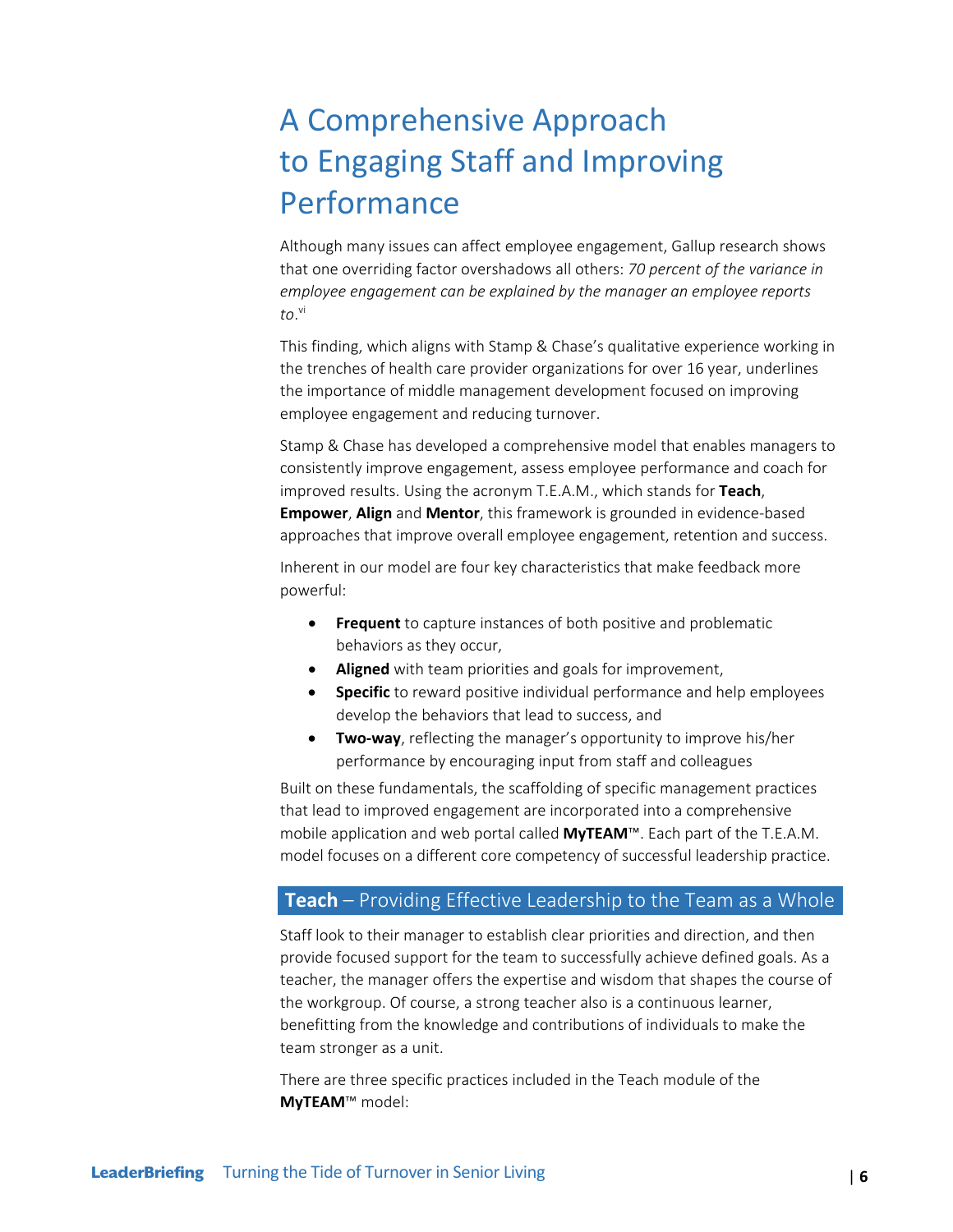

*The Teach and Mentor modules in the MyTEAM™ application make it easy for managers to capture key information during rounding, flag needed follow up, and document feedback to staff members.* 

#### **Integrated Rounding**

- **Providing frequent visibility and support to the team** as well as to residents/patients and family members
- **Focused on meaningful conversations with all** customer groups to better understand successes and opportunities for improvement
- Designed to check *in* on staff, not check *up* on staff

#### **Daily Huddles**

- Brief stand‐up meeting lasting just 5 minutes
- Focused on key issues for that shift and helping staff be successful **today**
- **Emphasis on sending staff "on the field" inspired,** not discouraged

#### **Effective Team Meetings**

**Most effective forum for meaningful dialogue** among the team when leaders strive for a **50/50** ratio of giving vs. receiving information and ideas

## **Empower** – Getting Staff More Involved in Decision‐Making

Central to all contemporary performance improvement methodologies – including LEAN and Six Sigma – is the idea that better solutions emerge when you involve the people who are closest to the work. While larger, complex projects often involve cross‐functional groups drawn from departments throughout an organization, managers have the opportunity to launch smaller, more focused, intradepartmental projects that involve team members in decision-making within the workgroup.

The importance of staff member involvement in decision-making related to their core responsibilities is well documented. In is book, *Drive: The Surprising Truth About What Motivates Us*, author Daniel H. Pink describes three major factors in the workplace that accentuate the intrinsic motivation to succeed within all of us: autonomy, purpose and mastery<sup>vii</sup>. Involving staff in how to make the work better, more efficient and more satisfying supports all of these factors, especially autonomy.

### **Align** – Establishing Workgroup Goals to Drive Performance

Most organizations have mastered the art of setting well‐defined, specific, measurable goals at the corporate level. But to influence behaviors and the performance of workgroups and individuals, more specific, tactical goals should be established at the departmental/unit level. Setting, tracking, consistently reporting and then discussing progress against these goals helps the workgroup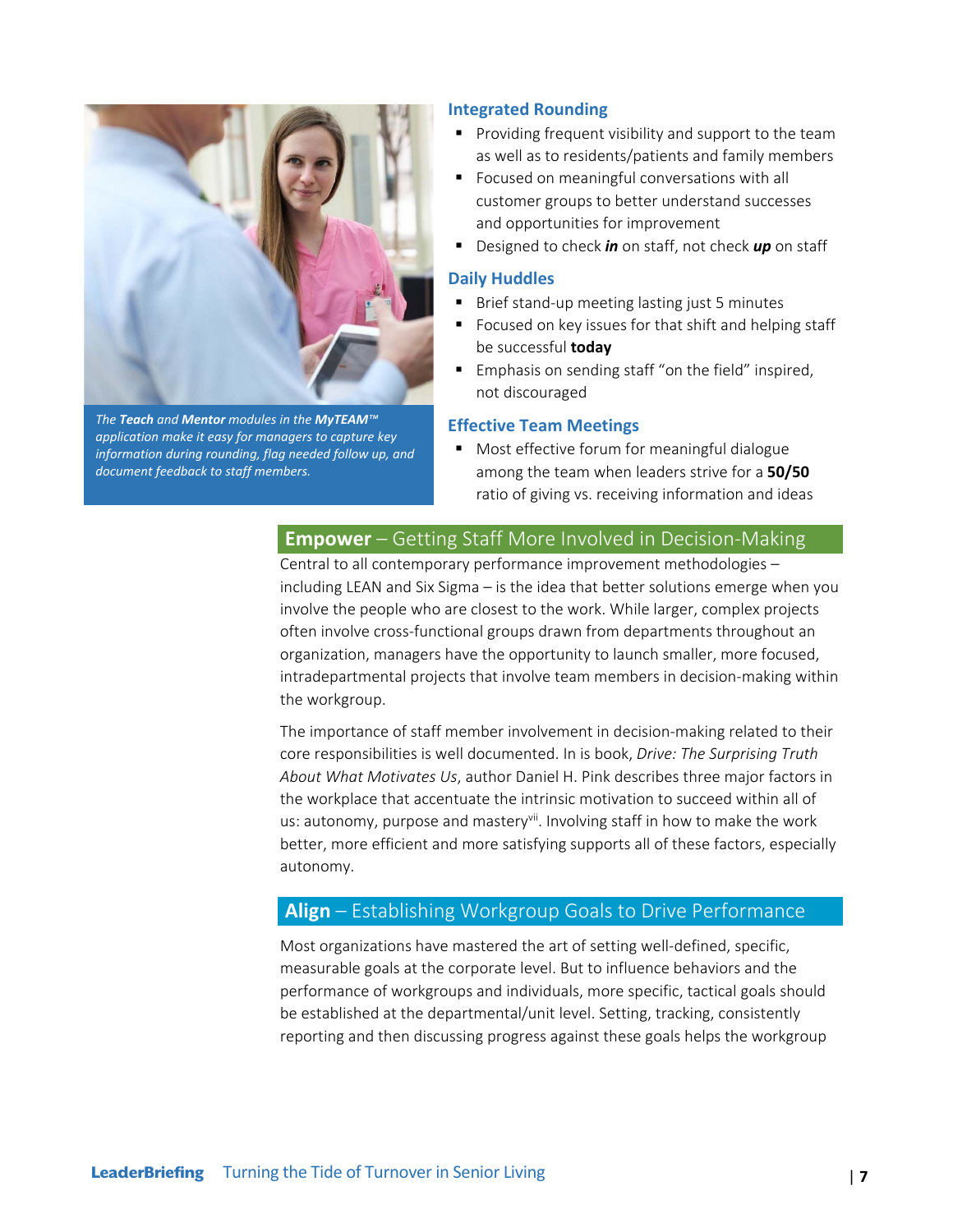

*The Align module in the MyTEAM™ application offers one consolidated location to efficiently enter, track and report departmental goals in quality, customer experience or other areas. An attractive report is easy to print for monthly staff meetings or to distribute electronically to the team.* 

strengthen a sense of purpose around priority initiatives to improve quality, service, efficiency or other aspects of care.

The **MyTEAM**™ application makes it easy for managers to structure, track and report goals related to quality, customer service, marketing, finance, people, and/or other organization‐specified areas. Attractive summary reports can then be printed for use during departmental meetings on a monthly basis. Consistent tracking and reporting encourages teams to celebrate accomplishments – and course‐correct when results are falling short of expectations.

## **Mentor** – Providing Consistent Feedback to Individuals

In the Mentor module, the real power of the **MyTEAM**™ framework comes together. Focused on more frequent and meaningful positive feedback (which reinforces desired behaviors) and constructive criticism (which corrects substandard behaviors), three recommended leadership practices provide a platform for continuous individual and team improvement:

#### **Daily Coaching**

- In‐the‐moment comments on a job well done or areas for improvement
- Balanced positive and negative feedback, striving for a 5‐to‐1 ratio of appreciative vs. constructive comments

#### **Development Dialogue**

- More structured conversations regarding individual performance, held a minimum of twice per year
- **FIM** Focused on both current performance as well as career development
- Tone: "You are an important member of our team. Working on these things will make you even more successful."

#### **Observation**

- **Consistent, direct observation of employees in their environment doing** their jobs, offering the most powerful opportunities for Daily Coaching and/or Development Dialogues
- Focuses on the *how*, not just the *what*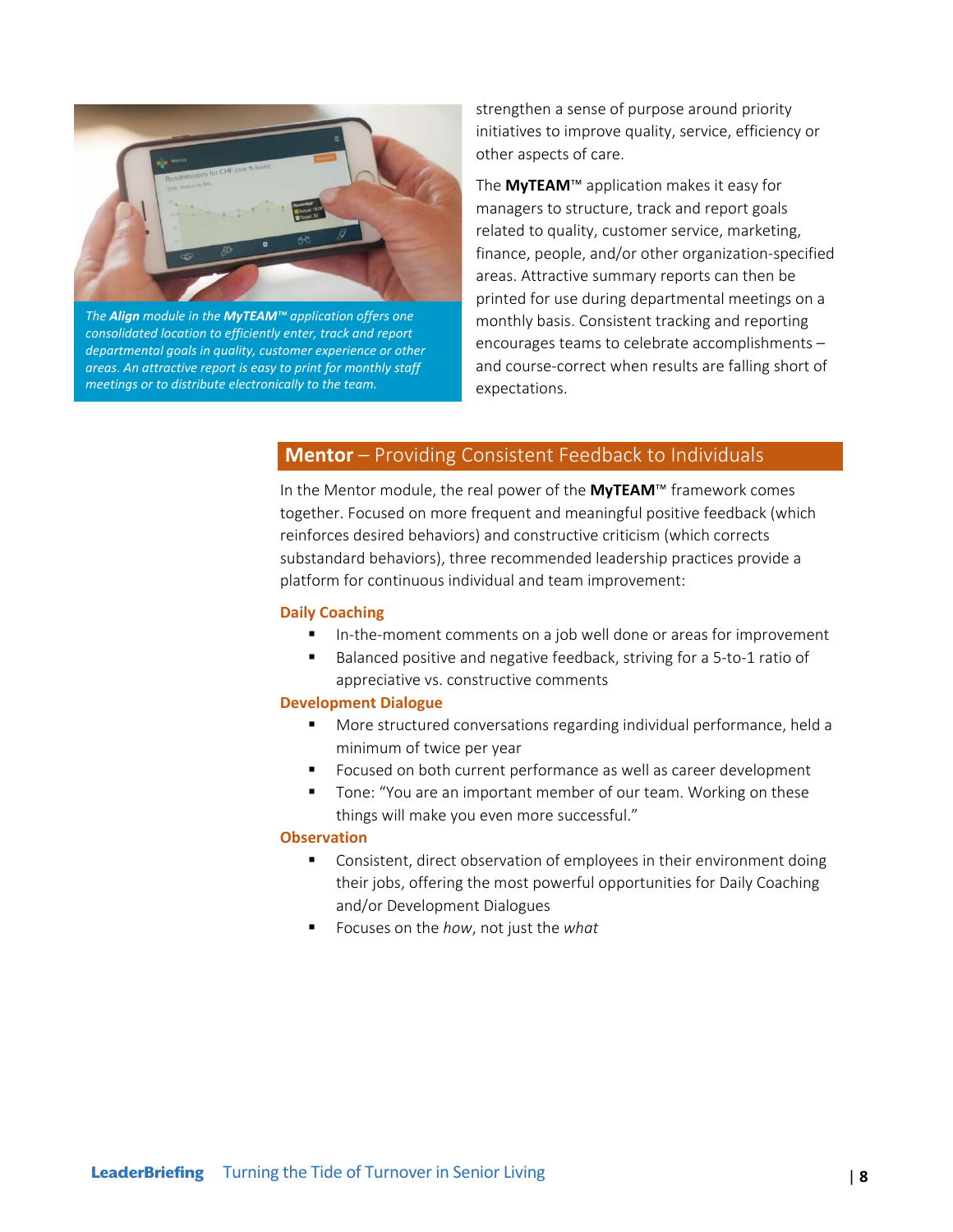## **Summary**

Many organizations recognize the benefits of higher employee engagement. But without a specific, structured plan for changing middle manager practices and support for frontline staff, the advantages of lower turnover and improved team performance usually remain elusive. The MyTEAM™ model and associated cloud‐ based application help middle managers transform their relationship with staff, resulting in higher engagement, lower turnover and better operating results.

i *Building an Engaged Senior Living Workforce*. Argentum. Alexandria, VA. September 2018.

ii *Great Place to Work Institute Senior Living Skills and Workforce Development Study*. Great Place to Work Institute, Inc. September 2018.

iii Sudo, Chuck. *Why Senior Living Fares Worse Than Other Service Industries on Worker Turnover*. Senior Housing News. November 22, 2019.

iv *The 50 Best Places to Work in Aging Services*. Activated Insights, Inc. in partnership with Fortune Media Group Holdings. August 22, 2019.

Accessed at https://fortune.com/2019/08/22/best‐workplaces‐for‐aging‐services‐2019/

v Quinn, Robert E. & Thakor, Anjan V. *Creating a Purpose‐Driven Organization*. Harvard Business Review, July/August 2018, pp. 78–85. July 1, 2018.

Accessed at https://hbr.org/2018/07/creating‐a‐purpose‐driven‐organization

vi Beck, Randall & Harter, Jim. *Managers Account for 70% of Variance in Employee Engagement*. Gallup, Inc. April 21, 2015.

Accessed at https://news.gallup.com/businessjournal/182792/managers-account-variance-employeeengagement.aspx

vii Pink, Daniel H. *Drive: The Surprising Truth About What Motivates Us.* Penguin Group (USA) Inc. December 29, 2009.